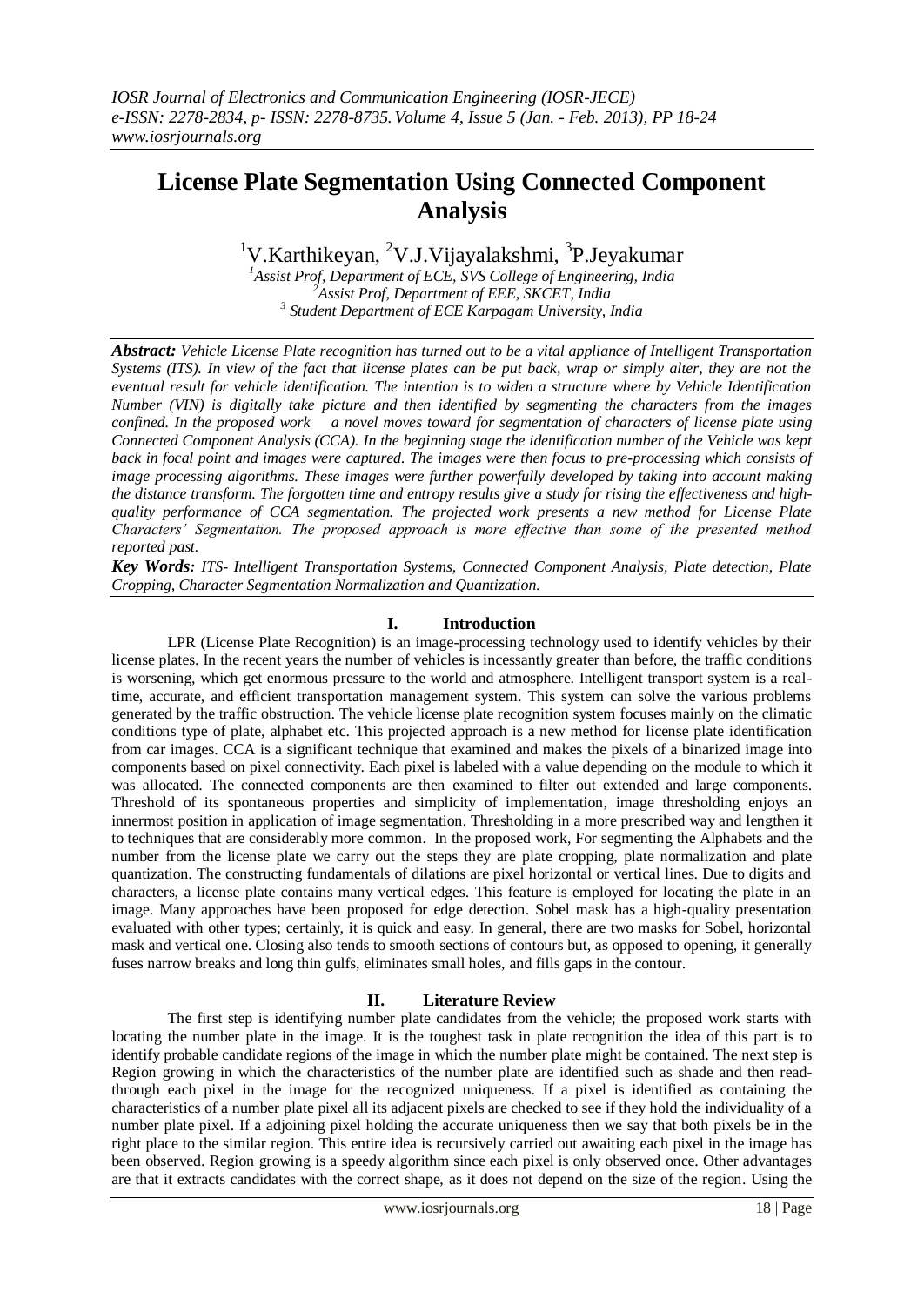second method explained above to make the identified regions be the similar measurement or outline of a number plate makes region growing opposed to noise. A disadvantage of region growing is that since it is a recursive algorithm it requires a lot of memory usage. Setting the correct threshold for the preprocessing can also cause problems too when trying to create the binary image.

Extraction is the next step it is used to make simpler the character recognition stage, the license plate must first be extracted. There are several moves toward that can be in use to take out the font, Region splitting is used to separate element of an image into regions of parallel type. This can be practical to the resulting number plate that was extracted from the image. Region splitting identifies max out in a grey level histogram and then looks between the peaks for probable threshold values. Regions are identified as containing grey levels stuck between the thresholds. Region growing make use of morphology functions to search for a connected component (i.e. a character). The most excellent outcome accomplished using this method is outputted using a binary image-The extracted number plate is initially searched for a black pixel. When a black pixel is originated, it is understood that it is part of a character.

When a connected component is created it is then experienced to notice if it approaches the necessities of a character (e.g. size). This entire method is agreed out again and again until all the characters in the number plate have been extracted. This technique is extremely accurate in outcome the limits. Morphological operation consists of alteration that merge two sets by using vector addition of set SEs, and Erosion can be get hold of by dilating the complement of the black pixels and the enchanting the complement of the resultant point set. In erosion, each entity pixel that is touching a background pixel is altered into a background pixel. It makes the objects lesser. By subtracting the original image from the eroded image, the number plate would be extracted as there is a huge dissimilarity among the two images. Closing is the grouping of dilation-erosion with the identical SE. This operation can take away black holes on white objects. Opening is the grouping of erosion-dilation with the same SE. This operation can remove white holes on dark objects. Thus by this method we get an exact outcome. Neural Network-based filters and a post processor **[12]** in this paper it brings out the combination of two filtered images in regulate to place the license plates, the two Neural Networks used are vertical and horizontal filters, which inspect small windows of vertical and horizontal cross sections of an image and make a decision whether each window contains a license plate. Cross-sections have enough information for individual, a plate from the background. Hough transform **[11]** in this they have done the extraction of the license plate, the algorithm behind the technique consists of five steps. The horizontal and vertical line segments are combined and any rectangular regions identical the extent of a license plate is kept as candidate region. The disadvantage is that, this method requires huge memory and is computationally expensive. Detection Adaptive Gaussian filtering algorithm **[5]** their method is based on adapting the variance of the Gaussian filter to the noise characteristics and the restricted difference of the image data. Based on observations of how the human eye perceives edges in different images, they concluded that in areas with sharp edges, the filter variance should be small to preserve the sharp edges and keep the distortion small. In smooth areas, the variance should be greater, so as to filter out noise. The major drawback of this algorithm is that it assumes the noise is Gaussian with known variance.

In practical situations; however, the noise variance has to be estimated. The algorithm is also very computationally intensive .Wavelet Based Methods [4] as it was mentioned; analyzing an image at dissimilar scales increases the exactness and consistency of edge detection. Focusing on confined to a small area signal structures, e.g., edges, with a zooming procedure enables, simultaneous analysis from a rough to a fine shape. Progressing among scales also simplifies the inequity of edges versus textures. Because of having this skill, wavelet transform is an advantageous option for edge detection in different applications. Wavelet-based multiresolution expansions offer solid representations of images with regions of small difference alienated by highcontrast edges. Additionally, the use of wavelets provides a way to guess difference value for edges on a spacevarying basis in a limited or worldwide style as desirable. It consequences in coefficients that are purpose of the scale and shift. Therefore, WT acts as a geometric microscope, in which one can verify unlike parts of an image by just adjusting focal point on scale. A significant asset of WT is its capability to spotlight on localized structures, e.g. edges, with a zooming process that progressively reduces the scale stricture. In this way, coarse and fine signal structures are simultaneously analyzed at different scales.

## **III. Related Work**

Adopting high-resolution sources is regarded as a trend in this territory, yet which also accompanies the shortcoming of long processing time. To cope with this, the Symmetric Mask-based Discrete Wavelet Transform (SMDWT) is employed to reduce the frame size without losing too much high frequency energy. It should be noted, regarding the memory requirements, that the SMDWT algorithm requires twice the image size space to perform the four mask filtering. In addition, the Hierarchical Ad boost (HA) is proposed to detect LPs in various situations. This method requires much less training time to achieve similar accuracy as that of the former Haar-like feature. In addition, this scheme can provide superior detection efficiency than that of the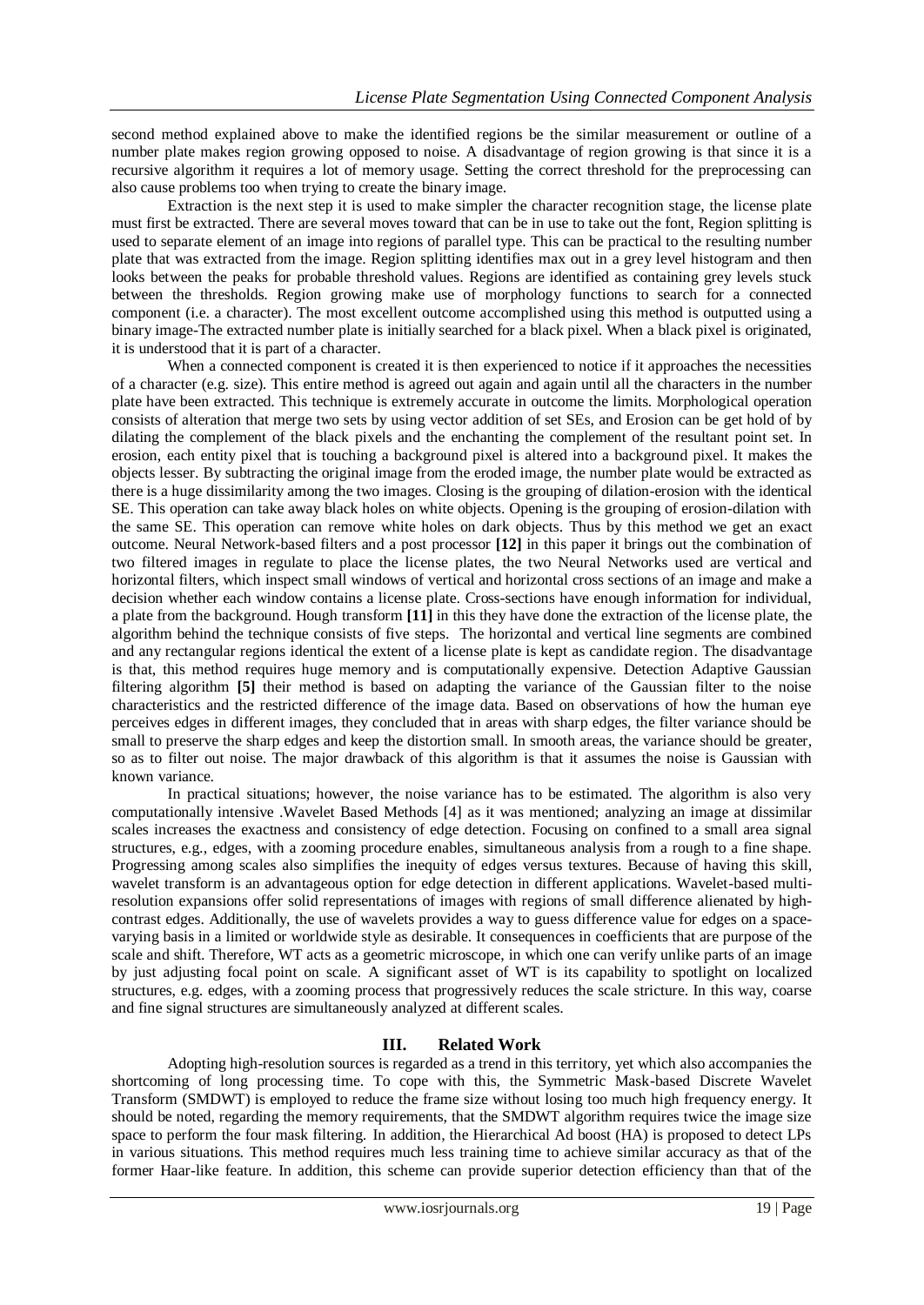Haar-like feature. It is used for detection purpose but the disadvantage is that it will detect image with high false-positive rate. A projection-based Character Segmentation (CS) method is also proposed in this work, and which further considers the relationships among characters to improve the segmentation rate. The main drawback is that components in the middle are not recognized properly. The Naïve Bayes classifier with in total 13 different features is adopted for enhancing the recognition rate. Its main drawback is coding complexity. It has slow recognition rate. Its main disadvantage is that it can"t learn interactions between features. In Binarization a License Plate usually contains two different colors to distinguish each of the characters from the background. However, the unpredictable lighting conditions and a dirt LP make it hard to separate the characters. A normal way is to use a fixed threshold for Binarization, yet it is rather coarse since the entire brightness of a LP suffered from the two above issues is not in balanced.

#### **IV. Character Segmentation**

Figure illustrates the aspect definitions of a LP for improved understanding. Initially, the top and bottom boundaries of the characters are established, and the horizontal projection is intended as below,

$$
h\_proji = \sum_{j=1}^{wp} b_{i,j}, \tag{4}
$$

Where Wp indicates the thickness of an extracted LP, and h\_proje<sub>i</sub> stands for the outcome subsequent to horizontal projection. Figure shows an example, and which is obtained from the B in Fig. 3.1.2.1(a). According to the observation, the gray circles in Fig. 3.1.3.2(a) indicate the majority probable top (the right circle) and bottom (the left circle) boundaries of the LP. Yet, there are some other negligible projection points which may get in the way the detection precision.



#### Fig (a) Aspect definitions of LP

To handle with this, the searching approach is given below,

 $hp(h_{ip}, i) = h_{proj} + h_{proj_{i+hip}},$  (5)  $\mathbb{H} = \text{argmin}_{(hip,i)} \text{hp}(h_{ip,i}), \text{ where } \mathbb{H} = \{(h_{ip,i})\},$  (6)

where  $h_{ip}$  and i represent the imaginary height of the LP and vertical coordinate of LP, respectively; H denotes the set of the combination of( $h_{ip}$ ) which presents the minimum hp( $h_{ip}$ ). Normally H does not offer a exceptional solution ( $|H|>1$ ), and thus some constrains have to be recognized. The initial is the bottom boundaries of LPs should place inside the vertical region 1≤i≤p/2; the top boundaries of LPs should position within the vertical region/2≤i≤p . The second limit is formulated as below,

$$
(\mathbf{h}_{\mathsf{ip},\mathsf{opt}},\mathbf{i}_{\mathsf{opt}})=\!\!\min_{\mathsf{hip}}\{(\mathbf{h}_{\mathsf{ip}},\mathbf{i})|(\mathbf{h}_{\mathsf{ip}},\mathbf{i})\,\square\,\,\mathsf{sH}\}\tag{7}
$$

where s which meets the first constrain. Subsequently, the bottom and top boundaries can be easily resulting by  $C_{b\_dn} = i_{opt}$  and  $Cb_{mp} = i_{opt} + h_{ip,opt}$  respectively.



Fig 3 relative projection results (a) Horizontal and (b) vertical projection results

The left and right boundaries of every nature are resultant with the identical way as above. Notably, the utilized binary result for the following vertical projection of a LP is recalculated with the mode introduced where binarization vertical range is limited within  $[C_{b\_dn} C_{b\_up}]$ . The corresponding results are shown in Fig.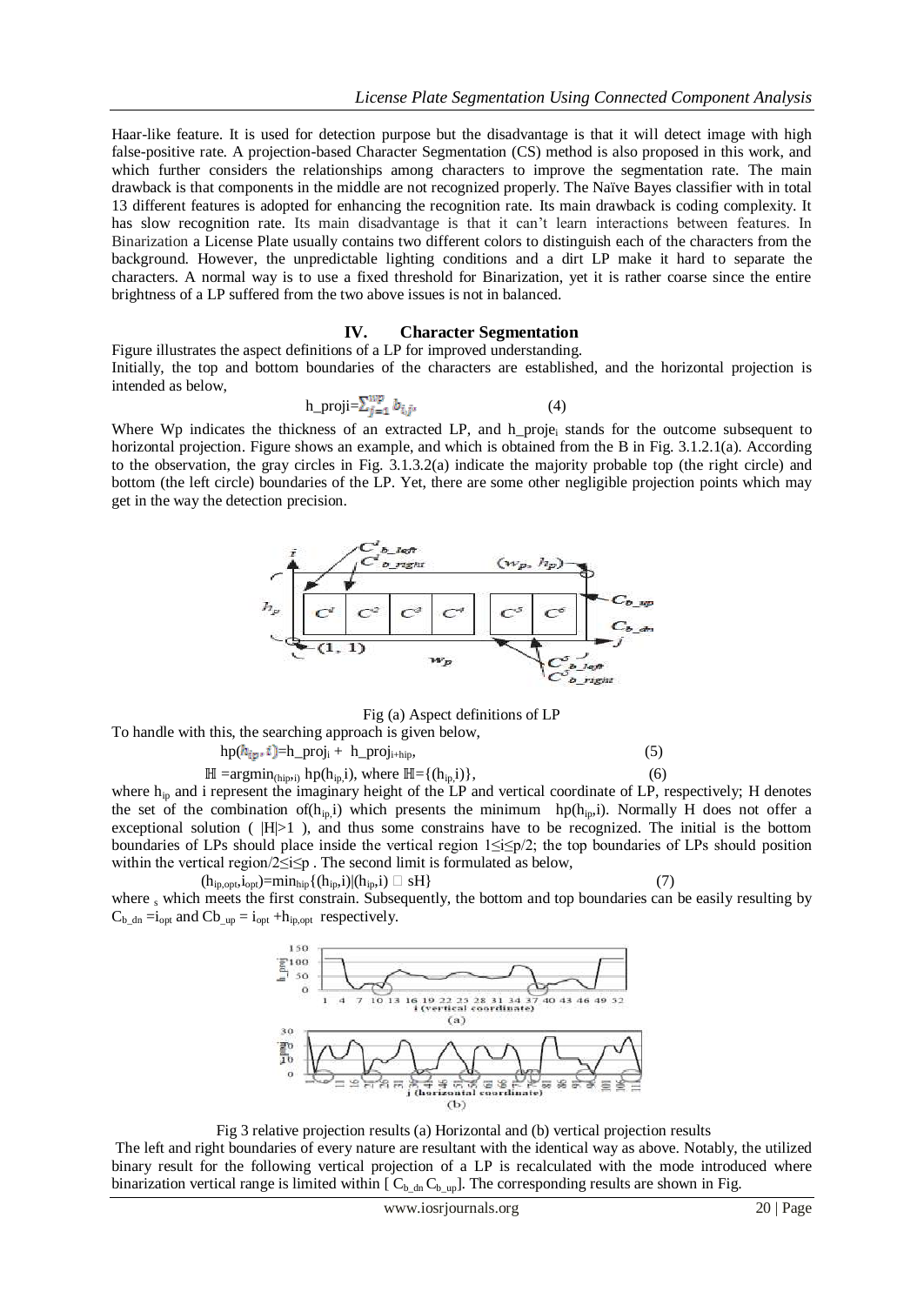3.1.2.1(f)andthe horizontal projection of LP is calculated as

$$
\mathsf{v\_proj}_{i} = \sum_{i=1}^{c} \mathsf{b\_up}^{-c} \mathsf{b}^{-d} \mathsf{b'}_{i,j} \text{ where } \mathsf{b'}_{i,j} \square \mathsf{B} \tag{8}
$$

Particularly, the probable calculated choice of the vertical projection is restricted inside the region of the characters from a common complete vehicle plate because of the affects from other non-character parts. It is noteworthy that there are two possible arrangements of the LPs in Taiwan, for example TR-5894 and 6675-WU, named type 1 (t1) and type 2 (t2), respectively, in this paper. The notation "-" is used to enhance the positions in separating the two groups, numbers and characters. Thus, the CS algorithm has to be modified by considering this characteristic. As eight points with gray circles have the minimum magnitude of projections, and the corresponding calculation is arranged as below.

$$
vp_{t1}(w_{ic},w_{id},j)=\sum_{k=0}^{\infty} \nu\_proj_{j+kxwic} + \sum_{k=0}^{4} \nu\_proj_{j+(k+2)\times Wic + Wid}
$$
(9)  
\n
$$
vp_{t2}(w_{ic},w_{id},j)=\sum_{k=0}^{4} \nu\_proj_{j+kxwic} + \sum_{k=0}^{2} \nu\_proj_{j+(k+4)\times Wic + Wid}
$$
(10)  
\n
$$
(W_{ic,opt},W_{id,opt},j_{opt}) = min \{argmin v p_{t1}(w_{ic},w_{id},j),
$$
(11)  
\n
$$
(w_{ic},w_{id,j}) = argmin w_{t2}(w_{ic},w_{id},j),
$$

Where W<sub>ic</sub> and W<sub>id</sub> denote the imaginary width of a character and the imaginary width of the "-" notation in Taiwan's LPs, respectively, and is defined at  $w_i / 4$ ; j denotes the horizontal coordination of a LP. According to the calculation, the boundaries of

$$
C_{b\perp left}^{k} = \begin{cases} \text{jopt} + \text{Wic}, \text{opt} \times (k-1), & \text{if } 1 \le k \le neg \\ \text{jopt} + \text{Wic}, \text{opt} \times (k-1) + \text{Wid}, \text{opt}, 0. W. \end{cases} \quad (12)
$$
\n
$$
C_{b\perp right}^{k} = \begin{cases} \text{jopt} + \text{Wic}, \text{opt} \times (k), & \text{if } 1 \le k \le neg \\ \text{jopt} + \text{Wic}, \text{opt} \times k + \text{Wid}, \text{opt}, 0. W. \end{cases} \quad (13)
$$
\n
$$
neg = \begin{cases} 2, & \text{if the used} \left( w_{ic, opt}, w_{id, opt}, j_{opt} \right) belongs to t1 \\ 4, & \text{if the used} \left( w_{ic, opt}, w_{id, opt}, j_{opt} \right) belongs to t2 \end{cases} \quad (14)
$$

Characters C<sup>k</sup> <sub>b\_left</sub> and C<sup>k</sup><sub>b\_right</sub> and can be segmented by (W<sub>ic,opt</sub>, W<sub>id,opt</sub>, j<sub>opt</sub>) as where k indicates the kth character in LP in arrange from left to right; ncg is a patchy to denote dissimilar types of LPs. Finally, the boundary of each character can be determined by the above horizontal and vertical projections. According to these extracted boundaries, each character are cropped from the original grayscale basis and normalized to 10x20.These cropped grayscale basis"s will be binarized again with its mean, The object with maximum area size from the binarized results gone through connecting component processing is employed for further processing.

#### **V. Proposed Work**

#### **Character Segmentation Using Cca**

Character segmentation is the process of extracting the characters and numbers from the license plate image. Miscellaneous features make the character segmentation mission difficult, like image noise, plate frame, space mark, plate's rotation and light variance. A number of actions have been proposed for character segmentation to overcome these problems. After removing the plate borders in the previous step, this step starts with removing the noise from the plate. The proposed work is used for character segmentation is based on thresholding and CCA.In binary image processing, CCA is an important technique that scans and labels the pixels of a binarized image into components based on pixel connectivity. Each pixel is labeled with a value depending on the component to which it was assigned. The connected components are then analyzed to filter out long and wide components and only left the components according to the defined values



Fig.5 (A) Car images segmented license plates on right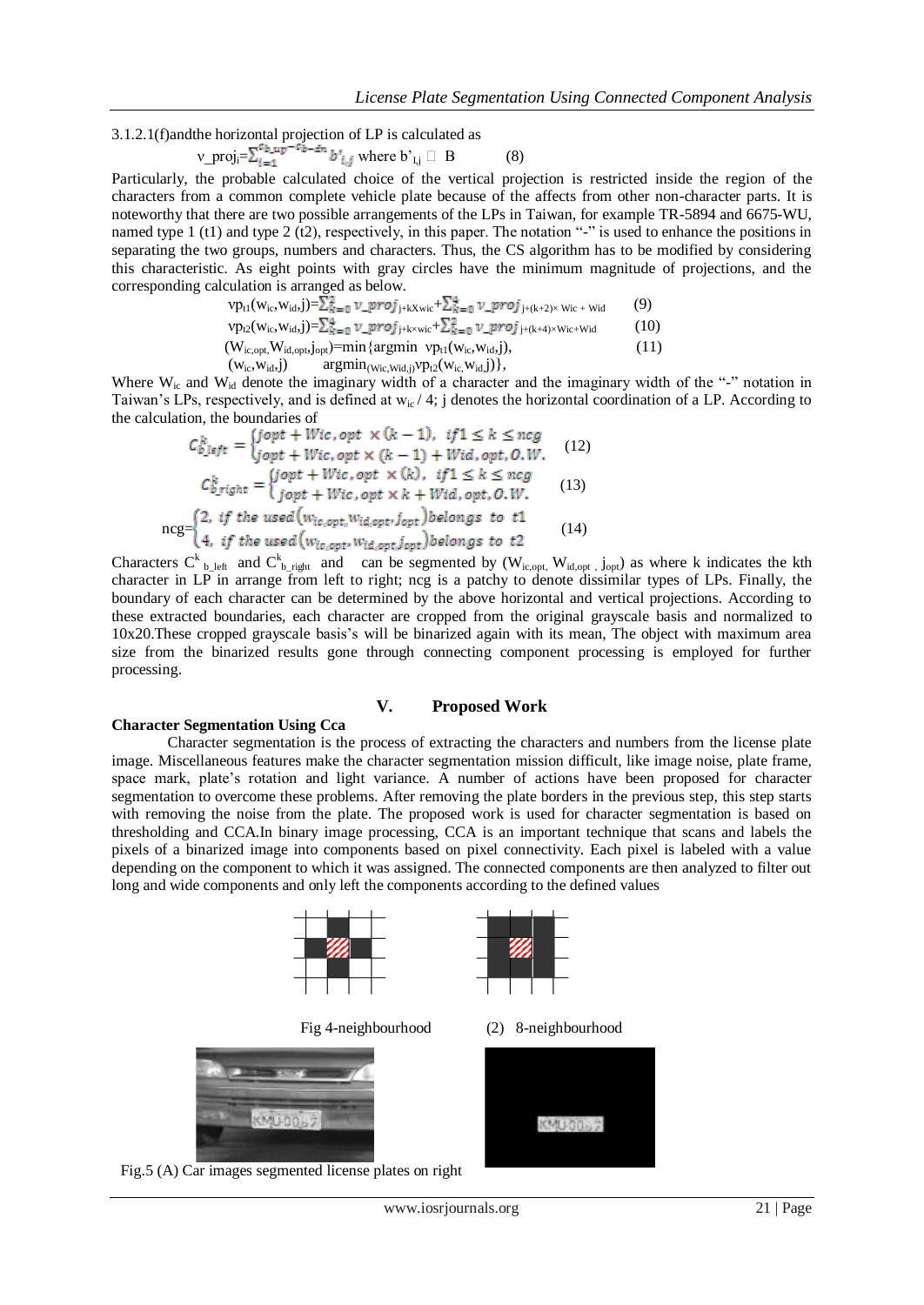## **VI. License Plates Crop And Normalization**

Given the coordinate and dimension of specific object, we can crop it from image and its equivalent image. This object crop is obtained from gray image. Now we find the angle of this object with horizontal pivot and it rotates in opposite direction with same angle and converts to binary image. In image processing normalization is a process that changes the range of pixel intensity values. Applications include photographs with poor contrast due to glare, for example. Normalization is sometimes called contrast stretching. In more general fields of data processing, such as Digital Signal Processing, it is referred to as dynamic range The purpose of dynamic range expansion in the various applications is usually to bring the image, or other type of signal, into a range that is more familiar or normal to the senses, hence the term normalization. Often, the motivation is to achieve consistency in dynamic range for a set of data, signals, or images to avoid mental distraction or fatigue. For example, a newspaper will strive to make all of the images in an issue share a similar range of grayscale Quantization, involved in image processing, is a lossy compression technique achieved by compressing a range of values to a single quantum value. When the number of discrete symbols in a given stream is reduced, the stream becomes more compressible. For example, reducing the number of colors required to represent a digital image makes it possible to reduce its file size.



Fig.6 Cropped Image



Fig.7 Normalized Plate Image



Fig.8 Quantized License Plate

## **VII. Conclusion**

The projected exertion obtains a description attempt of the segmentation of License Plate. The anticipated method describe that detection takes place in a efficient manner and Binary Thresholding method is used to separate object and background. Morphological methods were used to achieve the detection of License Plate. Plate detection and plate segmentation rate of the proposed work is so accurate and detection rate is very much prompt. The connected components are then analyzed to filter out long and wide components and only left the components according to the defined values. CCA convey imperative technique that scans and labels the pixels of a binarized image into components based on pixel connectivity Quantization, concerned in image processing, is a glossy compression technique achieved by compressing a range of values to a single quantum value. When the number of distinct symbols in a given stream is reduced, the brook becomes more compressible. As a result Vehicle plate segmentation from the vehicle engages in recreation is trouble-free and effectual task in recognizing the License plate. In prospect the researchers are so eminent to grip certain new attitude in recognizing the License plate.

## **VIII. Experimental Results**

 In our anticipated work the experimental results make use of a necessary task Fig.8 demonstrate the Original Image after Localization, Fig.9 illustrates the Cropped image from the detected License plate from the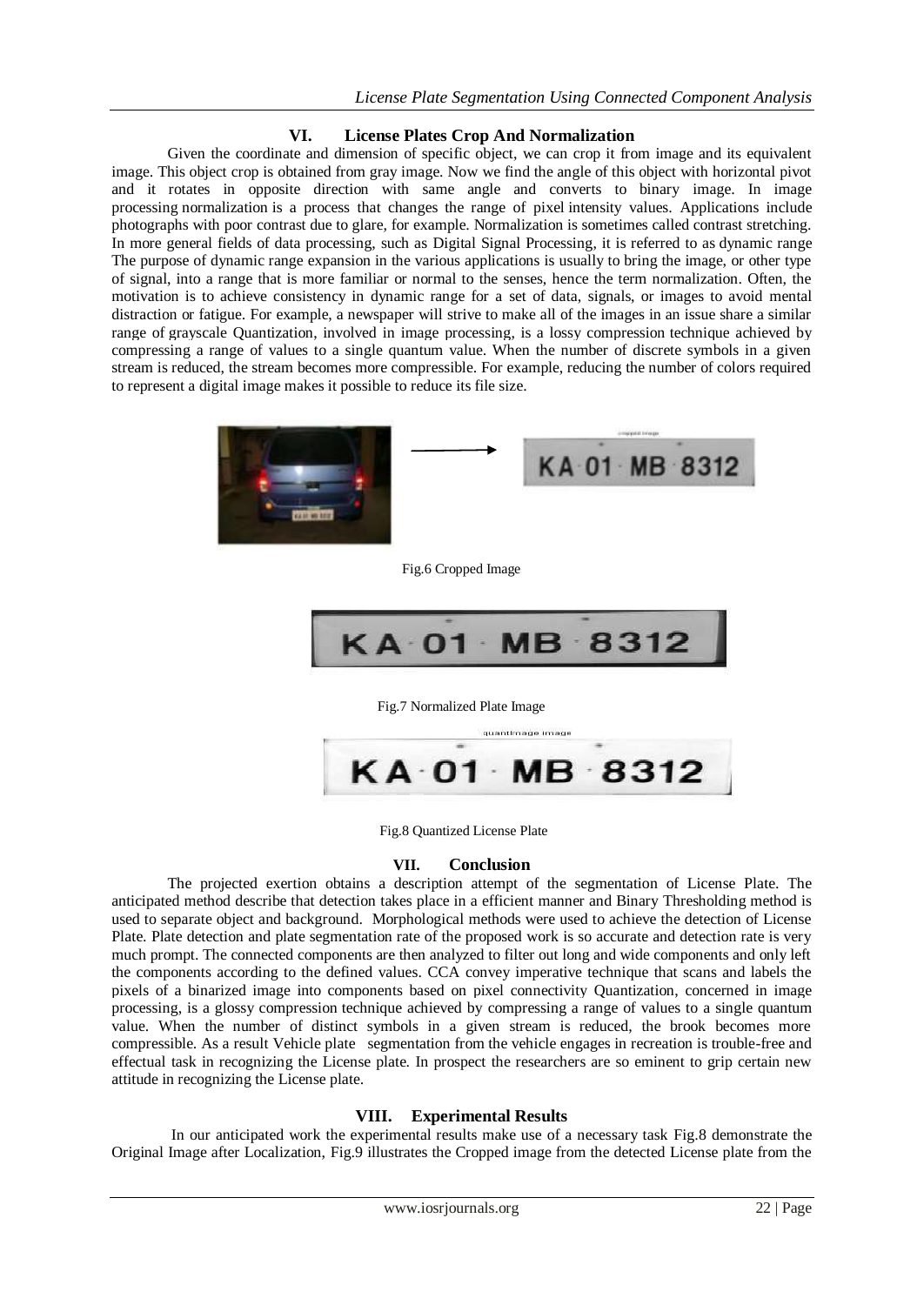vehicle where the plate going to be segmented. Fig.10 Shows the quantized image, which is a glossy compression technique achieved by compression Fig. 11 shows the segmented Normalized image.



Fig.8 Original Image after Localization



Fig.9 Cropped Image



Fig.10 Quantization image



Fig.11 Normalization Image